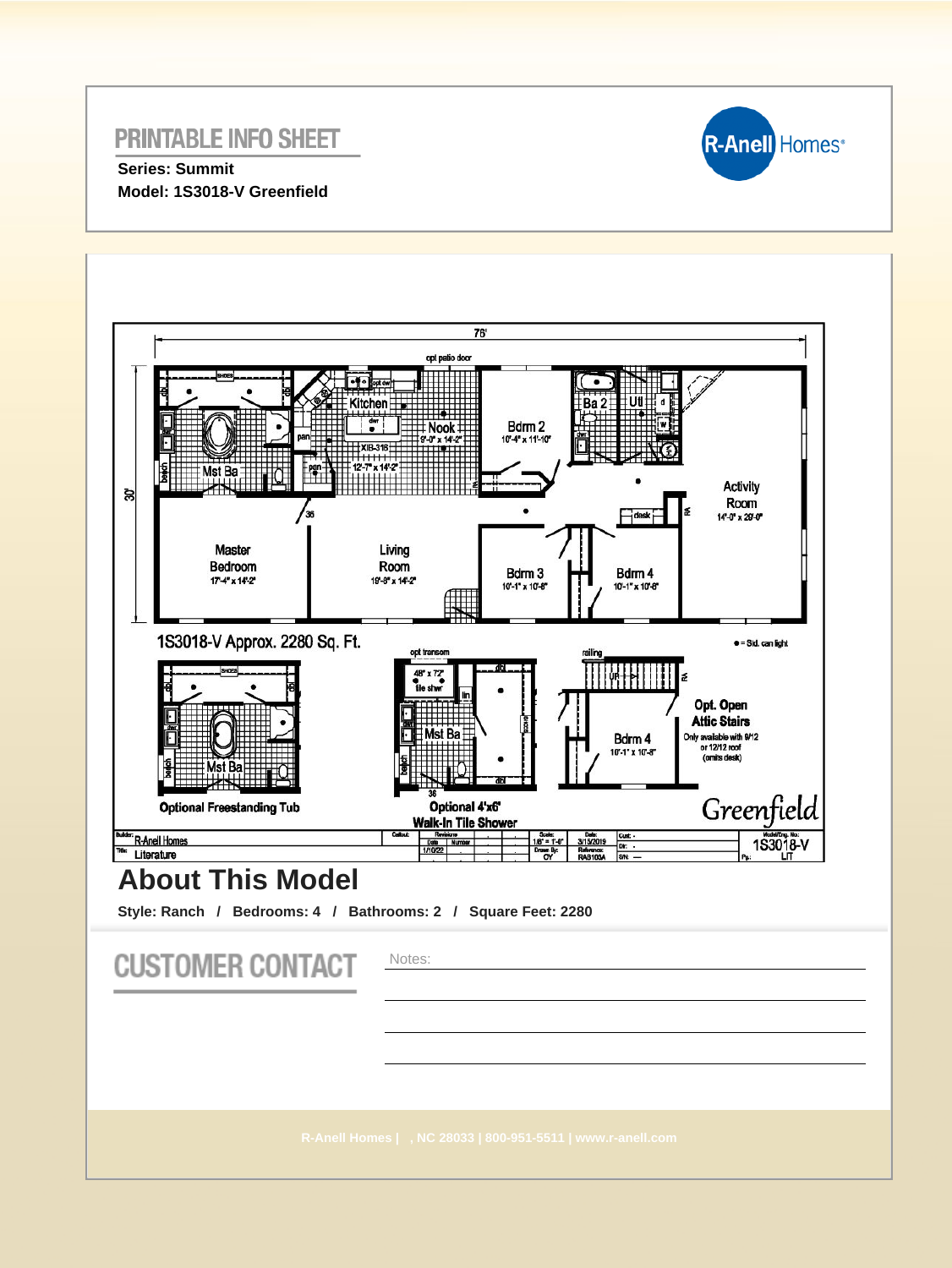**Series: Summit Model: 1S3018-V Greenfield**



## **Standards & Features**

### **INTERIOR**

Primed Smooth Drywall Throughout Flat Ceiling Throughout Smooth Finish Ceiling 3 1/2" Ceiling Cove Moulding 9'-0" Ceiling Height 25 oz. Carpet with ShawGuard Carpet Protector 5# Carpet Pad Wet Areas Endura LVP Flooring 6" Recessed LED Lighting Pre-Hung Doors w/ Mortise Hinges Crafstman White 5-Panel Interior Doors Metal Interior Passage Sets Smoke Detectors with Battery Back-Up Wire Shelving in Closets Craftsman White Painted Mouldings Square Stairwell Railing & amp; Posts Laminate Countertops with Crescent Edging Laminate Backsplash

### **KITCHEN**

Recessed 6" LED Lighting 30" Black Deluxe Free-Standing Electric Range Power Range Hood with Light 18 Cubic Foot, Black No-Frost Refrigerator USB II Receptacle 33x22x8 Double Bowl Sink Brushed Nickel Coil Spring GooseNeck Faucet

### **CABINETRY**

Evermore Custom Cabinetry (KCMA Certified) Hardwood Mission Cabinet Doors with Full Overlay Hardwood Cabinet Face Frames Brushed Nickel Cabinet Hardware Concealed Cabinet Hinges Dovetail Drawers w/ Soft Close Guides Soft Close Cabinet Doors Kitchen Island w/ 3" Stile Framed Panels on Sides & amp: Back Lined Overhead Cabinets Crown Moulding on Overhead Cabinets Hardwood Undercabinet Moulding in Kitchen 42" Overhead Cabinets Adjustable Shelves in Overhead Cabinets Bumped Out Kitchen Sink Cabinet Base Shelf in Vanities 36" High Bath Vanities

#### **BEDROOMS** Ceiling Lights

Egress Window in Each Bedroom Wire Shelving in Secondary Closets Switched 4" LED Light in All Walk-In Closets Shoe Tower in Master Bedroom Closet BATHS 60" One-Piece Fiberglass Tub/Showers with Ceramic Tile Edge One-Piece Fiberglass Shower with

# **CUSTOMER CONTACT**

Notes: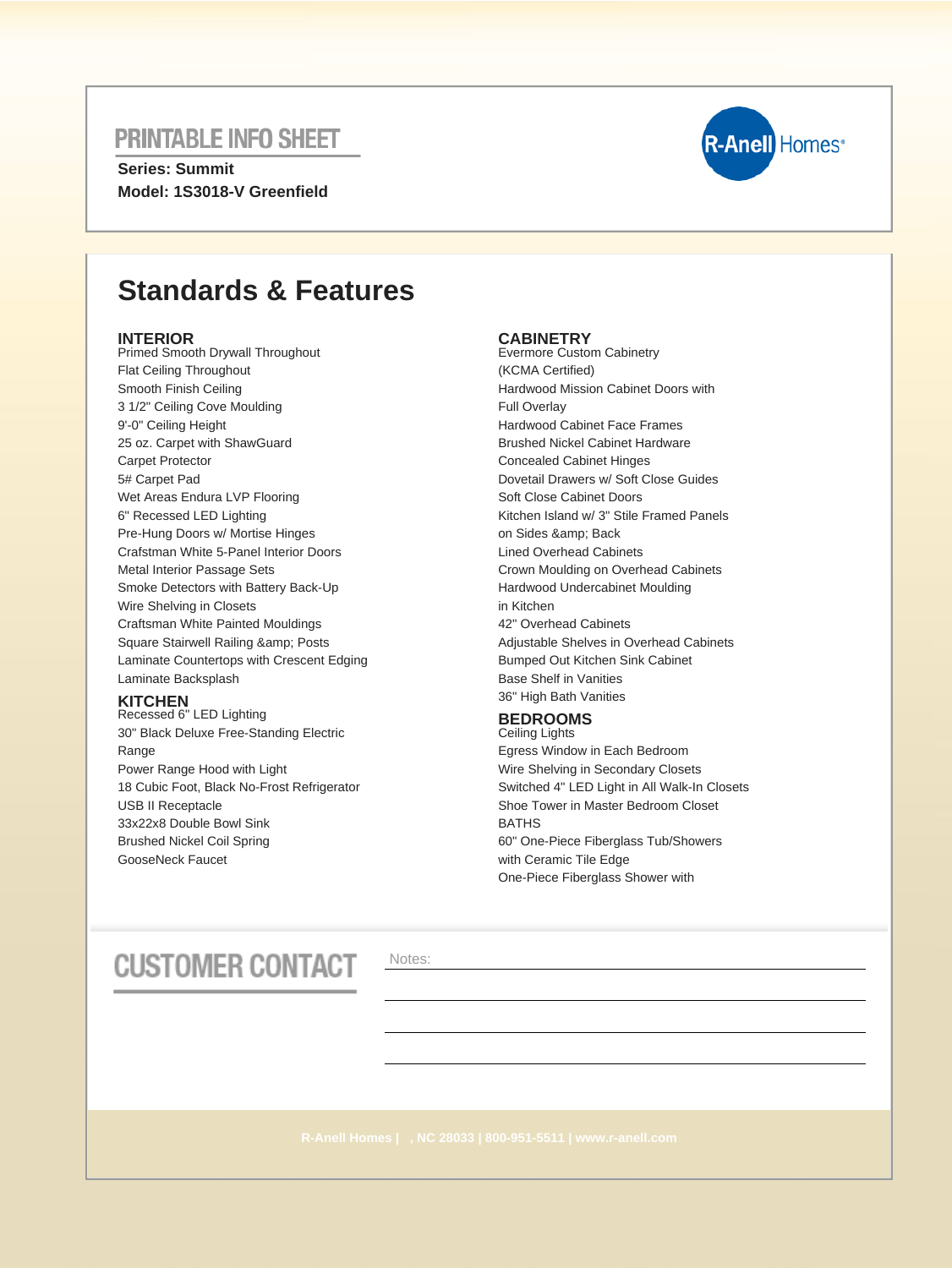**Series: Summit Model: 1S3018-V Greenfield**



## **Standards & Features (continued)**

## **BEDROOMS (continued)** Ceramic Tile Edge and Glass Door in

Glamour Baths Fiberglass Soaker Tub in Glamour Baths Tub Overflows 1.6 Gallon Per Flush Elongated Toilets China Stool, Tank, & amp; Lid w/ soft close seat Square China Sinks with Overflows and Pop-Up Drains Lillian Vanity Fixture Lighted Vent Fan in Each Bath Structured Flow Brush Nickel Faucets Anti-Scald Valves on Showers

### **UTILITIES**

200 AMP Electrical Service Arc Fault Circuit Breakers Wire for Thermostat Plumb and Wire for Washer Wire and Vent for Dryer Perimeter Boots & amp; Registers Box Air Return System Through Floor 50 Gallon Electric Water Heater with Pan Insulated Hot Water Lines and P-Traps Copper Wiring Throughout Main Water Line Shut-Off Valve Water Shut-Off Valves - Where Accessible Drain Lines Stubbed Though Floor One Exterior Water Faucet Recessed Dryer Vent Box - Where Available

### **INSULATION**

R-19 Fiberglass Insulation in Walls

# **INSULATION (continued)** R-38 Avg. Blown Insulation in Ceiling

### **EXTERIOR**

Driftwood Lantern Light at Front and Rear Door Two GFI-Protected Exterior Receptacles Vinyl Dutch Lap Siding Shutters on Front Door Side O.S.B. Sheathing 7/12 Roof Pitch 12" Overhangs & amp; Eaves 10" Overhangs & amp; Eaves - 32W Models Ridgevent Roof Ventilation System 36" Fiberglass 1/2 Lite Prairie Grid Front Door w/ Dead Bolt 36" Fiberglass 6-Panel Rear Door w/ Dead Bolt MI 62" Single Hung Low-E Windows w/ Prairie Grids Wind Wrap Vapor Barrier Architectural Shingles, 30 Year

### **CONSTRUCTION**

2x10 Floor System on 16"Centers with 3/4" T&G O.S.B. Floor Decking\*\* Toilet Riser in Wall 2x6 Exterior Walls 2x4 Interior Walls 2x4 Marriage Walls Uponer Plumbing Connections

# **CUSTOMER CONTACT**

Notes: